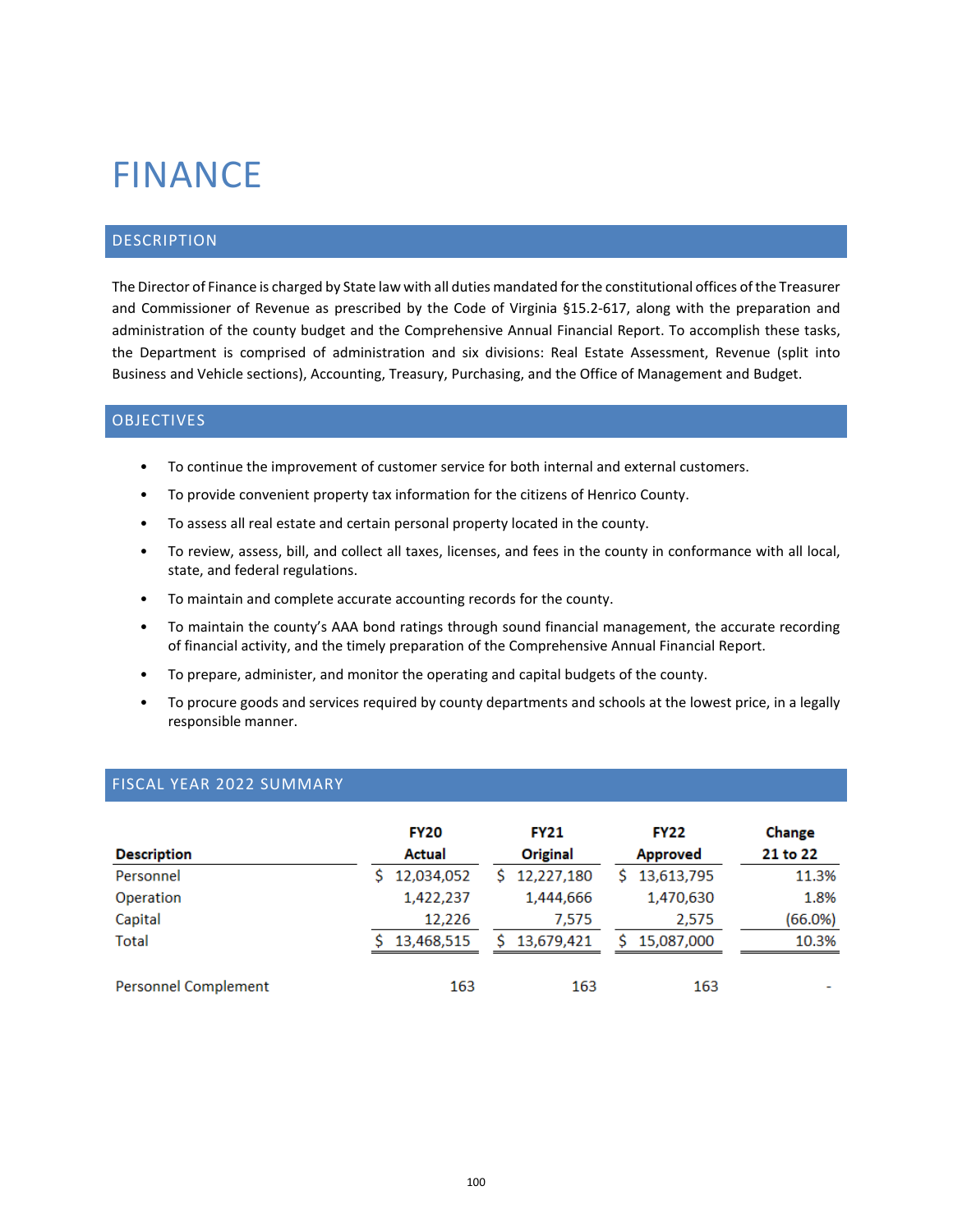### PERFORMANCE MEASURES

|                                           |             |             |             | Change   |
|-------------------------------------------|-------------|-------------|-------------|----------|
|                                           | <b>FY20</b> | <b>FY21</b> | <b>FY22</b> | 21 to 22 |
| <b>Workload Measures</b>                  |             |             |             |          |
| Parcels of Land Reviewed                  | 118,300     | 119,000     | 119,800     | 800      |
| Vehicles Assessed                         | 405,798     | 392,567     | 405,000     | 12,433   |
| <b>Business License Payments</b>          | 5,448       | 4,685       | 4,600       | (85)     |
| Cashier Transactions Per Teller/Day       | 184         | 200         | 200         | 0        |
| <b>Budget Transfer Document Processed</b> | 1,280       | 1,000       | 1,300       | 300      |
| <b>Accounts Payable Transactions</b>      | 196,322     | 207,629     | 207,500     | (129)    |
| <b>Credit and Debit Card Transactions</b> | 408,419     | 450,000     | 500,000     | 50,000   |
| <b>REAP Applicants</b>                    | 6,334       | 6,202       | 6,400       | 198      |
| <b>Electronic Check Payments</b>          | 444,612     | 450,000     | 500,000     | 50,000   |
| <b>Tax Bills Generated</b>                | 718,544     | 800,000     | 800,000     | 0        |
| <b>Effectiveness Measures</b>             |             |             |             |          |
| G.O. Bond Ratings                         |             |             |             |          |
| Standard & Poor's                         | AAA         | AAA         | AAA         | N/A      |
| Moody's                                   | Aaa         | Aaa         | Aaa         | N/A      |
| Fitch                                     | AAA         | AAA         | AAA         | N/A      |
| Number of Years - GFOA Award for Budget   | 30          | 31          | 32          | 1        |
| Number of Years - GFOA Award for CAFR     | 40          | 41          | 42          | 1        |
| Number of Years - GFOA Award for PAFR     | 1           | 2           | 3           | 1        |

## OBJECTIVES (CONTINUED)

- To continue the commitment for the education and career development of all Department employees.
- To promote the most innovative technologies available to enhance financial service delivery, information management, and customer service.
- To administer the Real Estate Tax Advantage Program (REAP) for the elderly and/or disabled.

## BUDGET HIGHLIGHTS

The Department of Finance's budget for FY2021-22 totals \$15,087,000 representing an overall increase of \$1,407,579, or 10.3 percent, compared to FY2020-21. The increase is partially attributed to employee compensation increases as well as rising benefit costs. The increase also restores funding for vacant positions as well as operating funding for items such as office supplies and training.

During FY2019-20, the Department of Finance again received recognition from the Government Finance Officers Association (GFOA) for the Annual Fiscal Plan and the Comprehensive Annual Financial Report. The Department of Finance also received its first award for its newly implemented Popular Annual Financial Report (PAFR).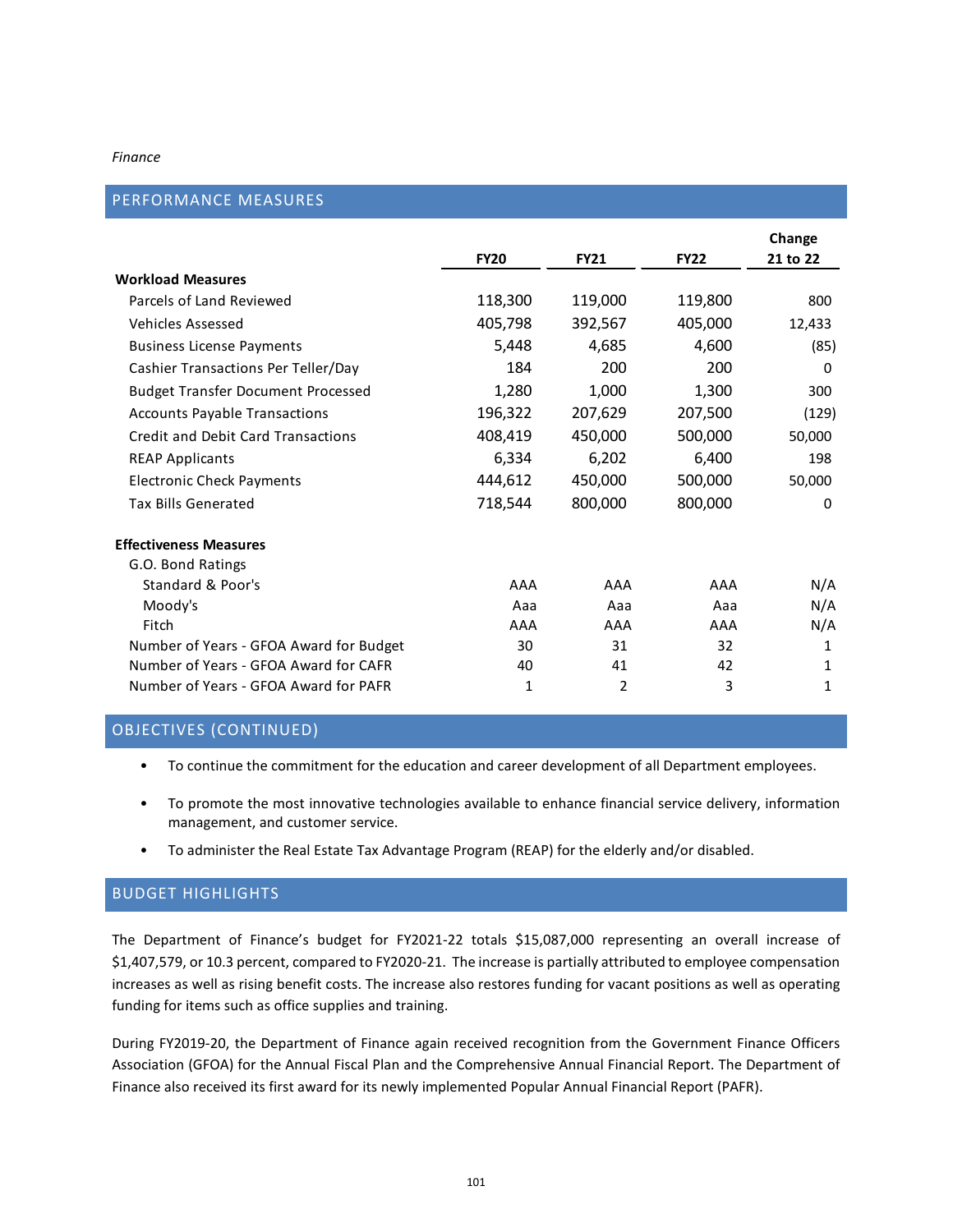In addition to sound fiscal planning, Henrico County also makes every effort to operate in a conservative fashion by maximizing efficiencies, prudently managing resources, and engaging in special initiatives to ensure the appropriate level of tax collection. One example is the county's proactive debt management, taking advantage of favorable interest rates to minimize costs through new debt issuances and debt refunding. Also, the county continues the practice of conservatively estimating revenues and minimizing expenditures without compromising service delivery. In any economic environment, fiscal prudence, combined with proactive and pragmatic fiscal management, is of absolute necessity. Even as local economic conditions improve, economic challenges continue in other areas especially with State funding, which means Henrico County must continue to examine the processes by which it conducts business to more cost effectively provide valuable services to citizens. This examination has led to the county's departments and agencies, including Finance, to streamline operations, identify cost savings, and implement efficiency measures to maximize the value of taxpayer dollars.

#### ADMINISTRATION

The Administration function oversees all activities of the Finance Department with the Director of Finance establishing the policies and procedures under which the Department operates. The administrative staff is responsible for the issuance of all county debt and maintains all debt issuance records as well as handling all subsequent reviews or filings related to that debt. The Administration staff also monitors the county's investments and administers the county's Investment and Cash Management Guidelines. The Department of Finance has also assisted in the presentation of economic updates at numerous community forums and gatherings.

#### REAL ESTATE ASSESSMENT

The Real Estate Assessment Division is responsible for the review/reassessment of all real property in Henrico County, in conformance with the standards of Market Value and Uniformity as mandated by Article X of the Constitution of Virginia, Title 58.1 of the Code of Virginia, and the County Manager Act within Title 15.2 of the Code of Virginia. Henrico County employs an annual countywide reassessment program using a Computer Assisted Mass Appraisal (CAMA) system. Changes in assessed value are based on actions of buyers and sellers in the local real estate market. The Real Estate Assessment Division maintains accurate and up-to-date records on each parcel of real estate in the county. These records reflect uniform, comprehensive, and descriptive data relative to location, improvements, ownership, sales information, and assessed value.

The Real Estate Assessment Division is responsible for tracking all changes in assessed value including reassessment and new construction. Staff also provides valuation recommendations and administrative support to the Board of Real Estate Review and Equalization. New subdivisions, parcel splits/combinations, deeds, wills, etc. recorded in the Clerk's Office of the Circuit Court of Henrico County are received and processed by the Real Estate Assessment Division. Also, the Real Estate Assessment Division administers a countywide Partial Real Estate Tax Credit program for qualifying rehabilitated properties and manages a countywide Land Use program for the assessment of qualifying land based on agricultural, horticultural, forestry, or open-space use value rather than market value.

#### REVENUE

The Revenue Division consists of two sections: Business and Vehicle. The Business section administers business license and personal property taxes within the county along with a variety of other taxes, including the collection and monitoring of the Meals Tax and the relevant portion of the Virginia Sales and Use Tax attributable to Henrico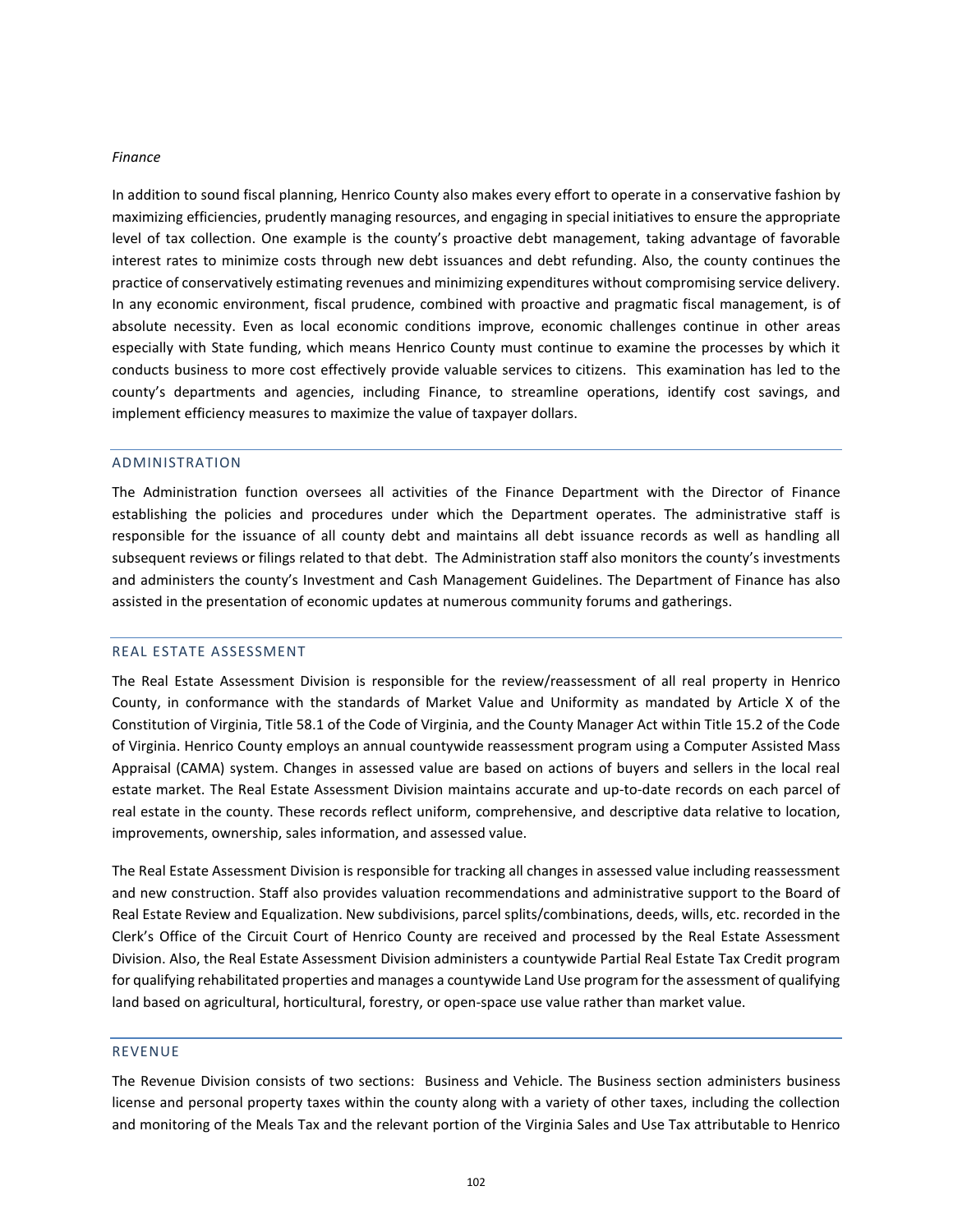County. The Vehicle Section administers vehicle license and personal property taxes within the county, as well as a variety of other taxes. The Revenue Division assesses approximately 25,000 businesses for either license and/or business personal property taxes and roughly 400,000 vehicles for personal property taxes. The Division updates depreciation schedules for computer, furniture and fixtures, and machinery and tools as well as tax code and forms on the Internet.

The Revenue Division also ensures compliance with the Personal Property Tax Relief Act, offers State Income Tax assistance to citizens, and offers assistance to citizens through the Real Estate Tax Advantage Program (REAP), which provides real estate tax relief for persons 65 years of age and older, or permanently and totally disabled persons, so long as they own and occupy their home. Eligibility for REAP also requires a maximum net worth of \$400,000 and an income limit of \$75,000. Those that meet these requirements may receive 100 percent relief up to \$3,000. There are approximately 6,000 REAP participants who together saved \$9,328,192 in 2019.

#### ACCOUNTING

The Accounting Division has three operating sections: General Accounting, Payroll, and Accounts Payable. The General Accounting Section assigns and establishes all account coding, exercises pre-audit control over receipts and disbursements, accumulates information to meet budget requirements, prepares the county's Comprehensive Annual Financial Report, maintains inventory records of county property, maintains and supervises fixed assets, grants accounting, and complies with IRS arbitrage and rebate requirements. The Accounting Division completes cash management reporting including bank reconciliations and the county's investment portfolio. The Payroll Section audits and approves payrolls, issues checks, records all payroll deductions, deposits taxes withheld, and completes required reporting of such activity.

The Accounts Payable Section verifies that expenditures are within the approved limits and exercises pre-audit control over expenditures and disbursement of funds. In addition, the Division processes approximately 25,000 payroll direct deposits/checks per month. The Accounting Division, in cooperation with other areas of Administration, also facilitates information and provides as-needed assistance in the county's annual external audit. The county audit assessment continues to be favorable, further illustrating the soundness and conservative nature of Henrico County's fiscal management.

#### TREASURY

The Treasury Division serves as the county's cashier and provides tellers, at both the Western Government Center (WGC) and the Eastern Government Center (EGC), to collect taxes and fees, as well as Department of Public Utilities (DPU), and parking ticket payments from citizens. Treasury is also responsible for the billing of real estate and personal property taxes as well as dog license fees. Additional functions include billing and collection of delinquent taxes and fees, taxpayer liaison, and account maintenance. The Treasury Division is divided into three distinct areas: Cash Operations, Receivables and Account Maintenance, and Delinquent Accounts Collections. Treasury implemented a career development plan for non-supervisory personnel to encourage retention and provide advancement opportunities. These efforts are one of the Department's goals of becoming a high performing organization.

Treasury continues to expand billing and payment options for taxpayers and county customers. Payment methods at the government centers include cash, checks, pin-based debit cards and credit and pin-less debit cards. Treasury